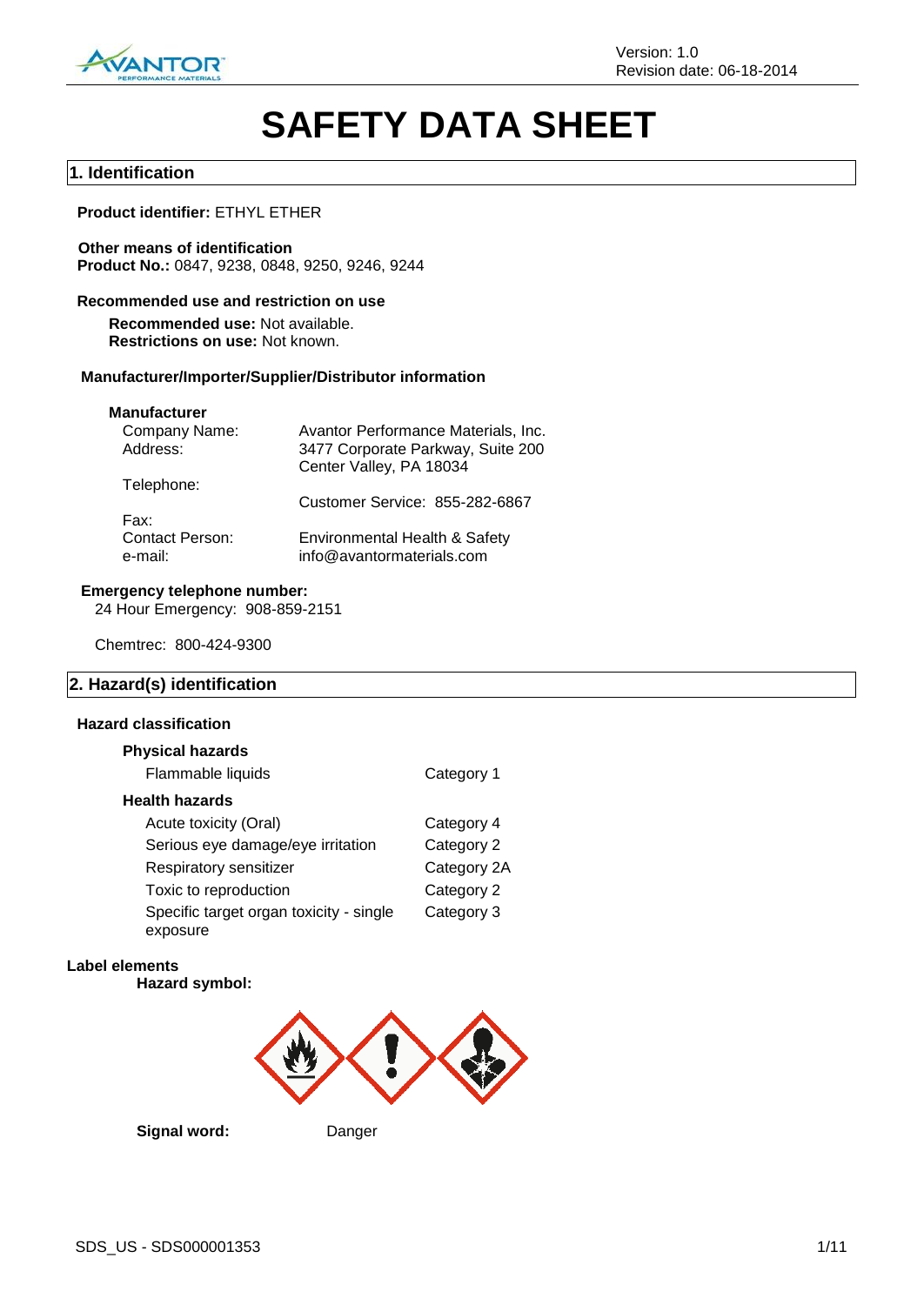

| <b>Hazard statement:</b>                                    | Extremely flammable liquid and vapor.<br>Harmful if swallowed.<br>Causes skin irritation.<br>Causes serious eye irritation.<br>Suspected of damaging fertility or the unborn child.<br>May cause respiratory irritation.<br>May cause drowsiness or dizziness.                                                                                                                                                                                                                                                                                                                                                                                                                                                                                                                                          |
|-------------------------------------------------------------|---------------------------------------------------------------------------------------------------------------------------------------------------------------------------------------------------------------------------------------------------------------------------------------------------------------------------------------------------------------------------------------------------------------------------------------------------------------------------------------------------------------------------------------------------------------------------------------------------------------------------------------------------------------------------------------------------------------------------------------------------------------------------------------------------------|
| <b>Precautionary statement</b>                              |                                                                                                                                                                                                                                                                                                                                                                                                                                                                                                                                                                                                                                                                                                                                                                                                         |
| <b>Prevention:</b>                                          | Obtain special instructions before use. Do not handle until all safety<br>precautions have been read and understood. Keep away from<br>heat/sparks/open flames/hot surfaces. No smoking. Keep container tightly<br>closed. Ground/bond container and receiving equipment. Use explosion-<br>proof electrical/ventilating/lighting/equipment. Use only non-sparking tools.<br>Take precautionary measures against static discharge. Wear protective<br>gloves/protective clothing/eye protection/face protection. Wash thoroughly<br>after handling. Do not eat, drink or smoke when using this product. Use only<br>outdoors or in a well-ventilated area.                                                                                                                                              |
| <b>Response:</b>                                            | Specific treatment (see this label). In case of fire: Use water for extinction. IF<br>ON SKIN (or hair): Take off immediately all contaminated clothing. Rinse<br>skin with water/shower. IF SWALLOWED: Immediately call a POISON<br>CENTER or doctor/physician. IF ON SKIN: Wash with plenty of soap and<br>water. If skin irritation occurs: Get medical advice/attention. Take off<br>contaminated clothing and wash before reuse. IF IN EYES: Rinse cautiously<br>with water for several minutes. Remove contact lenses, if present and easy<br>to do. Continue rinsing. If eye irritation persists: Get medical<br>advice/attention. IF INHALED: Remove victim to fresh air and keep at rest in<br>a position comfortable for breathing. IF exposed or concerned: Get medical<br>advice/attention. |
| Storage:                                                    | Store in a well-ventilated place. Keep cool. Keep container tightly closed.<br>Store locked up.                                                                                                                                                                                                                                                                                                                                                                                                                                                                                                                                                                                                                                                                                                         |
| Disposal:                                                   | Dispose of contents/container to an appropriate treatment and disposal<br>facility in accordance with applicable laws and regulations, and product<br>characteristics at time of disposal.                                                                                                                                                                                                                                                                                                                                                                                                                                                                                                                                                                                                              |
| Other hazards which do not<br>result in GHS classification: | None.                                                                                                                                                                                                                                                                                                                                                                                                                                                                                                                                                                                                                                                                                                                                                                                                   |

## **3. Composition/information on ingredients**

#### **Substances**

| <b>Chemical identity</b>                                                                                            | Common name<br>and synonyms | <b>CAS</b><br>number | Content in percent $(\%)^*$ |
|---------------------------------------------------------------------------------------------------------------------|-----------------------------|----------------------|-----------------------------|
| DIETHYL ETHER                                                                                                       |                             | 60-29-7              | 99 - 100%                   |
| * All concentrations are percent by weight unless ingredient is a gas. Gas concentrations are in percent by volume. |                             |                      |                             |

## **4. First-aid measures**

**General information:** Get medical advice/attention if you feel unwell. Show this safety data sheet to the doctor in attendance.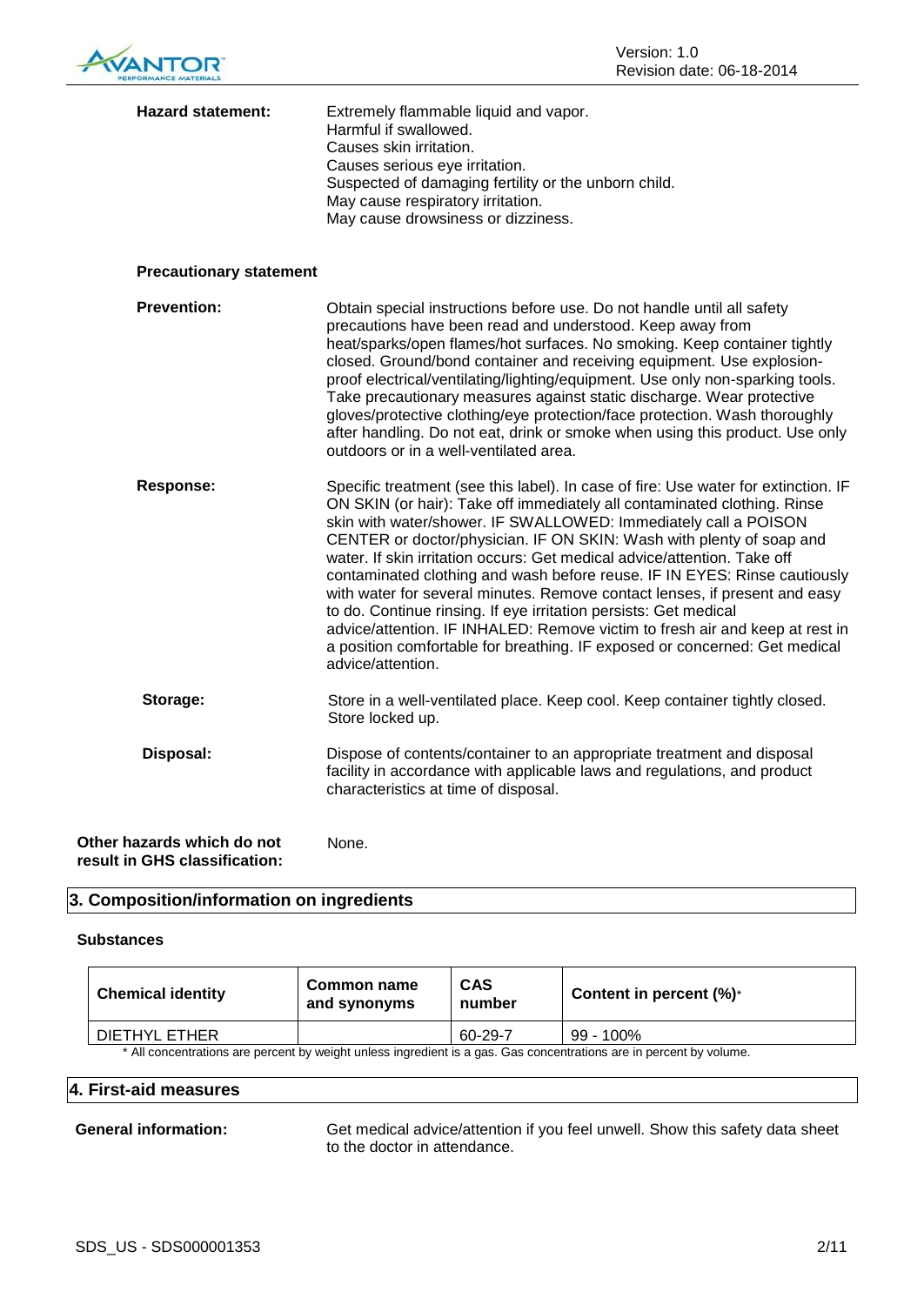

| Ingestion:                                                    | Call a physician or poison control center immediately. Do NOT induce<br>vomiting. If vomiting occurs, keep head low so that stomach content doesn't<br>get into the lungs.                                                                                                                       |  |
|---------------------------------------------------------------|--------------------------------------------------------------------------------------------------------------------------------------------------------------------------------------------------------------------------------------------------------------------------------------------------|--|
| Inhalation:                                                   | Move to fresh air. Get medical attention immediately. If breathing stops,<br>provide artificial respiration. If breathing is difficult, give oxygen.                                                                                                                                             |  |
| <b>Skin contact:</b>                                          | Immediately flush with plenty of water for at least 15 minutes while<br>removing contaminated clothing and shoes. Get medical attention<br>immediately. Wash contaminated clothing before reuse. Destroy or<br>thoroughly clean contaminated shoes.                                              |  |
| Eye contact:                                                  | Immediately flush with plenty of water for at least 15 minutes. If easy to do,<br>remove contact lenses. Get medical attention.                                                                                                                                                                  |  |
| Most important symptoms/effects, acute and delayed            |                                                                                                                                                                                                                                                                                                  |  |
| <b>Symptoms:</b>                                              | Harmful if swallowed. Irritating to eyes, respiratory system and skin.                                                                                                                                                                                                                           |  |
|                                                               | Indication of immediate medical attention and special treatment needed                                                                                                                                                                                                                           |  |
| Treatment:                                                    | Treat symptomatically. Symptoms may be delayed.                                                                                                                                                                                                                                                  |  |
| 5. Fire-fighting measures                                     |                                                                                                                                                                                                                                                                                                  |  |
| <b>General fire hazards:</b>                                  | In case of fire and/or explosion do not breathe fumes. Static charges<br>generated by emptying package in or near flammable vapor may cause<br>flash fire.                                                                                                                                       |  |
| Suitable (and unsuitable) extinguishing media                 |                                                                                                                                                                                                                                                                                                  |  |
| <b>Suitable extinguishing</b><br>media:                       | Water spray, foam, dry powder or carbon dioxide.                                                                                                                                                                                                                                                 |  |
| <b>Unsuitable extinguishing</b><br>media:                     | Avoid water in straight hose stream; will scatter and spread fire.                                                                                                                                                                                                                               |  |
| the chemical:                                                 | Specific hazards arising from Vapors may cause a flash fire or ignite explosively. Vapors may travel<br>considerable distance to a source of ignition and flash back. Heat may<br>cause the containers to explode. May form explosive peroxides.                                                 |  |
| Special protective equipment and precautions for firefighters |                                                                                                                                                                                                                                                                                                  |  |
| <b>Special fire fighting</b><br>procedures:                   | Water may be ineffective in fighting the fire. Fight fire from a protected<br>location. Move containers from fire area if you can do so without risk. Use<br>water spray to keep fire-exposed containers cool. Cool containers exposed<br>to flames with water until well after the fire is out. |  |
| Special protective equipment<br>for fire-fighters:            | Firefighters must use standard protective equipment including flame<br>retardant coat, helmet with face shield, gloves, rubber boots, and in<br>enclosed spaces, SCBA.                                                                                                                           |  |
| 6. Accidental release measures                                |                                                                                                                                                                                                                                                                                                  |  |
|                                                               |                                                                                                                                                                                                                                                                                                  |  |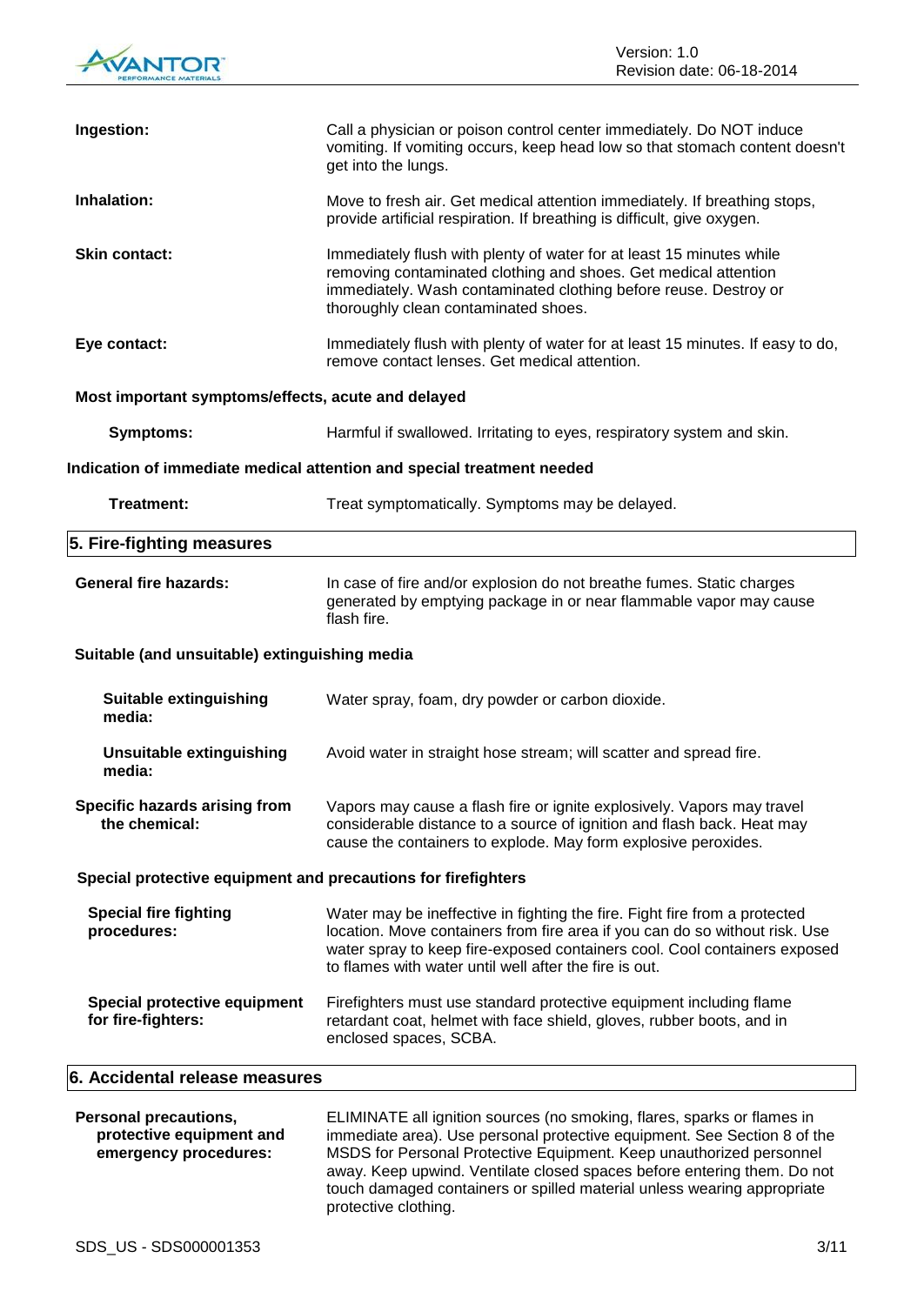

| <b>Methods and material for</b><br>containment and cleaning<br>up: | Eliminate all ignition sources if safe to do so. Take precautionary measures<br>against static discharges. Stop leak if possible without any risk. Use only<br>non-sparking tools. Absorb spill with vermiculite or other inert material, then<br>place in a container for chemical waste. Clean surface thoroughly to<br>remove residual contamination. Dike far ahead of larger spill for later<br>recovery and disposal.                                                                                                                                                                                                                                                                                                                                                                                          |
|--------------------------------------------------------------------|----------------------------------------------------------------------------------------------------------------------------------------------------------------------------------------------------------------------------------------------------------------------------------------------------------------------------------------------------------------------------------------------------------------------------------------------------------------------------------------------------------------------------------------------------------------------------------------------------------------------------------------------------------------------------------------------------------------------------------------------------------------------------------------------------------------------|
| <b>Notification Procedures:</b>                                    | Dike for later disposal. Prevent entry into waterways, sewer, basements or<br>confined areas. Stop the flow of material, if this is without risk. Inform<br>authorities if large amounts are involved.                                                                                                                                                                                                                                                                                                                                                                                                                                                                                                                                                                                                               |
| <b>Environmental precautions:</b>                                  | Do not contaminate water sources or sewer. Prevent further leakage or<br>spillage if safe to do so. Avoid discharge into drains, water courses or onto<br>the ground.                                                                                                                                                                                                                                                                                                                                                                                                                                                                                                                                                                                                                                                |
| 7. Handling and storage                                            |                                                                                                                                                                                                                                                                                                                                                                                                                                                                                                                                                                                                                                                                                                                                                                                                                      |
|                                                                    |                                                                                                                                                                                                                                                                                                                                                                                                                                                                                                                                                                                                                                                                                                                                                                                                                      |
| Precautions for safe handling:                                     | DO NOT handle, store or open near an open flame, sources of heat or<br>sources of ignition. Protect material from direct sunlight. Take precautionary<br>measures against static discharges. Ground/bond container and receiving<br>equipment. Use explosion-proof electrical/ventilating/lighting/equipment.<br>Use only non-sparking tools. Contact with air and light may form explosive<br>peroxides. If peroxide formation is suspected, do not open or move<br>container. Wear protective gloves/protective clothing/eye protection/face<br>protection. Avoid breathing mists or vapors. Avoid contact with eyes, skin,<br>and clothing. Do not taste or swallow. Use only with adequate ventilation.<br>Wash hands thoroughly after handling. See Section 8 of the MSDS for<br>Personal Protective Equipment. |

**including any incompatibilities:** with air may cause formation of explosive peroxides. Nitrogen blanketing of containers is recommended. Keep container tightly closed in a cool, wellventilated place. Ground container and transfer equipment to eliminate static electric sparks. Comply with all national, state, and local codes pertaining to the storage, handling, dispensing, and disposal of flammable liquids.

## **8. Exposure controls/personal protection**

## **Control parameters**

#### **Occupational exposure limits**

| <b>Chemical identity</b> | Type        | <b>Exposure Limit values</b> | <b>Source</b>                                                                  |
|--------------------------|-------------|------------------------------|--------------------------------------------------------------------------------|
| DIETHYL ETHER            | TWA         | 400 ppm                      | US. ACGIH Threshold Limit Values (2011)                                        |
|                          | <b>STEL</b> | 500 ppm                      | US. ACGIH Threshold Limit Values (2011)                                        |
|                          | PEL         | 1,200 mg/m3<br>$400$ ppm     | US. OSHA Table Z-1 Limits for Air<br>Contaminants (29 CFR 1910.1000) (02 2006) |
|                          | <b>TWA</b>  | 1,200 mg/m3<br>400 ppm       | US. OSHA Table Z-1-A (29 CFR 1910.1000)<br>(1989)                              |
|                          | <b>STEL</b> | 1,500 mg/m3<br>500 ppm       | US. OSHA Table Z-1-A (29 CFR 1910.1000)<br>(1989)                              |

**Appropriate engineering controls**

No data available.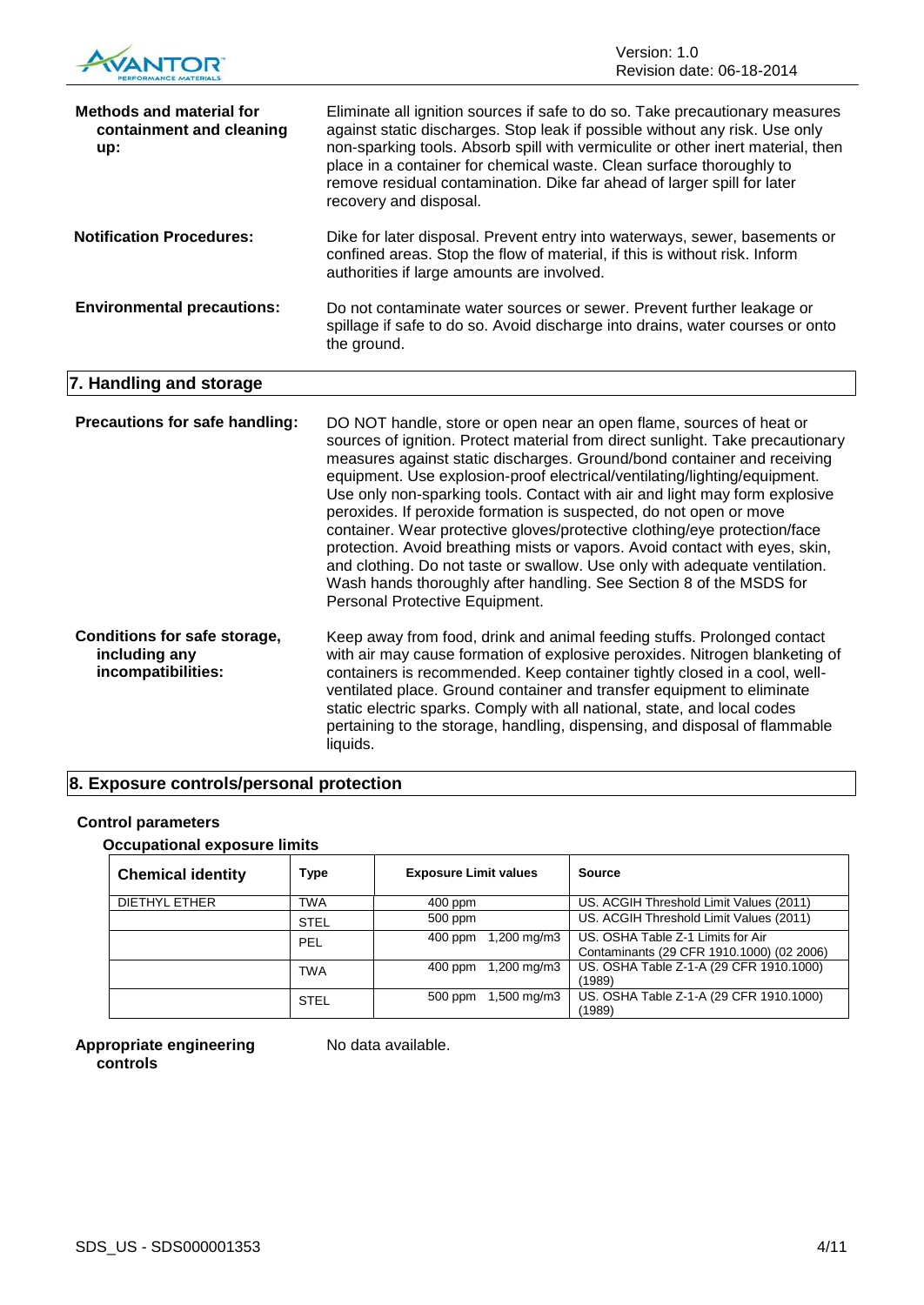

## **Individual protection measures, such as personal protective equipment**

| <b>General information:</b>                       | Good general ventilation (typically 10 air changes per hour) should be used.<br>Ventilation rates should be matched to conditions. If applicable, use<br>process enclosures, local exhaust ventilation, or other engineering controls<br>to maintain airborne levels below recommended exposure limits. If<br>exposure limits have not been established, maintain airborne levels to an<br>acceptable level. An eye wash and safety shower must be available in the<br>immediate work area. Use explosion-proof ventilation equipment. |
|---------------------------------------------------|----------------------------------------------------------------------------------------------------------------------------------------------------------------------------------------------------------------------------------------------------------------------------------------------------------------------------------------------------------------------------------------------------------------------------------------------------------------------------------------------------------------------------------------|
| <b>Eye/face protection:</b>                       | Wear safety glasses with side shields (or goggles) and a face shield.                                                                                                                                                                                                                                                                                                                                                                                                                                                                  |
| <b>Skin protection</b><br><b>Hand protection:</b> | Chemical resistant gloves                                                                                                                                                                                                                                                                                                                                                                                                                                                                                                              |
| Other:                                            | Wear suitable protective clothing.                                                                                                                                                                                                                                                                                                                                                                                                                                                                                                     |
| <b>Respiratory protection:</b>                    | In case of inadequate ventilation use suitable respirator.                                                                                                                                                                                                                                                                                                                                                                                                                                                                             |
| Hygiene measures:                                 | Provide eyewash station and safety shower. Always observe good personal<br>hygiene measures, such as washing after handling the material and before<br>eating, drinking, and/or smoking. Routinely wash work clothing to remove<br>contaminants. Discard contaminated footwear that cannot be cleaned.                                                                                                                                                                                                                                 |

## **9. Physical and chemical properties**

## **Appearance**

| <b>Physical state:</b>                                | Liquid                           |      |
|-------------------------------------------------------|----------------------------------|------|
| Form:                                                 | Liquid                           |      |
| Color:                                                | Colorless                        |      |
| Odor:                                                 | Pleasant sweetish, ethereal odor |      |
| <b>Odor threshold:</b>                                | No data available.               |      |
| pH:                                                   | No data available.               |      |
| <b>Melting point/freezing point:</b>                  | $-123.3 °C$                      |      |
| Initial boiling point and boiling range:              | 34.6 °C (101.3 kPa)              |      |
| <b>Flash Point:</b>                                   | -45 °C (Closed Cup)              |      |
| <b>Evaporation rate:</b>                              | 37.5 (butyl acetate=1)           |      |
| Flammability (solid, gas):                            | No data available.               |      |
| Upper/lower limit on flammability or explosive limits |                                  |      |
| Flammability limit - upper (%):                       | 36.5 %(V) By volume in air       |      |
| Flammability limit - lower (%):                       | 1.9 %(V) By volume in air        |      |
| Explosive limit - upper (%):                          | No data available.               |      |
| Explosive limit - lower (%):                          | No data available.               |      |
| Vapor pressure:                                       | 71.7 kPa (25 °C)                 |      |
| Vapor density:                                        | $2.55$ AIR=1                     |      |
| <b>Relative density:</b>                              | 0.71(20 °C)                      |      |
| Solubility(ies)                                       |                                  |      |
| <b>Solubility in water:</b>                           | $80$ g/l                         |      |
| Solubility (other):                                   | No data available.               |      |
| Partition coefficient (n-octanol/water):              | 0.89                             |      |
| Auto-ignition temperature:                            | 160 °C                           |      |
| <b>Decomposition temperature:</b>                     | No data available.               |      |
| <b>Viscosity:</b>                                     | No data available.               |      |
| <b>Other information</b>                              |                                  |      |
| <b>Molecular weight:</b>                              | 74.12 g/mol (C4H10O)             |      |
| SDS US - SDS000001353                                 |                                  | 5/11 |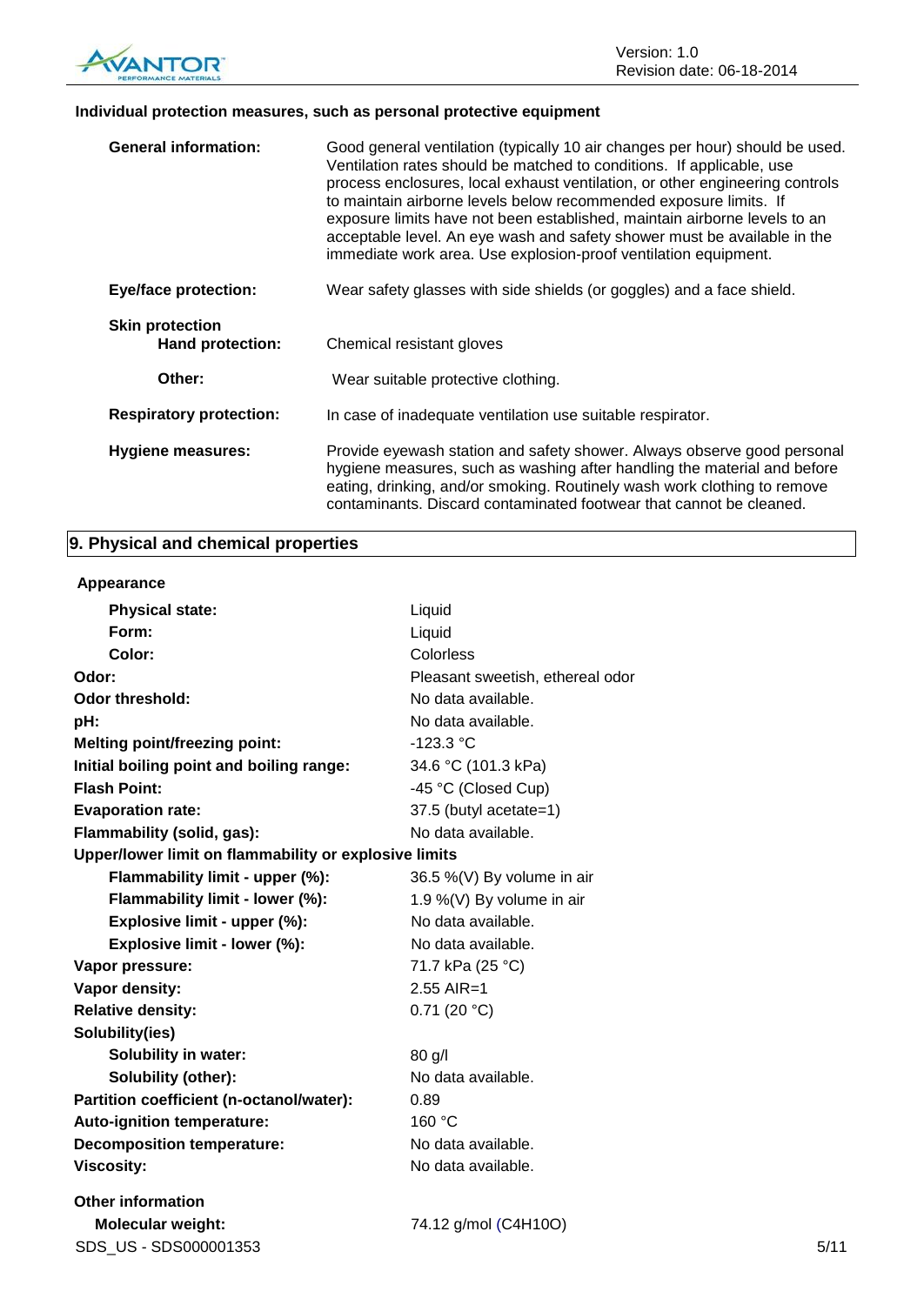

## **10. Stability and reactivity**

| <b>Reactivity:</b>                            | No dangerous reaction known under conditions of normal use.                                                       |
|-----------------------------------------------|-------------------------------------------------------------------------------------------------------------------|
| <b>Chemical stability:</b>                    | Oxidizes on contact with air to form unstable peroxides.                                                          |
| <b>Possibility of hazardous</b><br>reactions: | Hazardous polymerization does not occur.                                                                          |
| Conditions to avoid:                          | Heat, sparks, flames. Exposure to air.                                                                            |
| Incompatible materials:                       | Strong oxidizing agents. Acids. Bases, alkalies (organic). Air. May attack<br>some plastics, rubber and coatings. |
| <b>Hazardous decomposition</b><br>products:   | Thermal decomposition may release oxides of carbon.                                                               |

## **Information on likely routes of exposure**

**11. Toxicological information**

| nformation on likely routes of exposure<br>Ingestion: | Harmful if swallowed.             |
|-------------------------------------------------------|-----------------------------------|
| Inhalation:                                           | Irritating to respiratory system. |
| <b>Skin contact:</b>                                  | Causes skin irritation.           |
| Eye contact:                                          | Causes serious eye irritation.    |

## **Information on toxicological effects**

| Acute toxicity (list all possible routes of exposure) |                                                            |
|-------------------------------------------------------|------------------------------------------------------------|
| Oral<br>Product:                                      | LD 50 (Rat): 3,230 - 3,920 mg/kg                           |
| Dermal<br>Product:                                    | No data available.                                         |
| <b>Inhalation</b><br><b>Product:</b>                  | LC 50 (Rat, 4 h): 32,000 mg/l                              |
| <b>Repeated dose toxicity</b><br>Product:             | No data available.                                         |
| <b>Skin corrosion/irritation</b><br><b>Product:</b>   | Causes skin irritation.                                    |
| Serious eye damage/eye irritation<br>Product:         | Causes eye irritation.                                     |
| <b>Respiratory or skin sensitization</b><br>Product:  | Not a skin sensitizer.                                     |
| Carcinogenicity<br><b>Product:</b>                    | This substance has no evidence of carcinogenic properties. |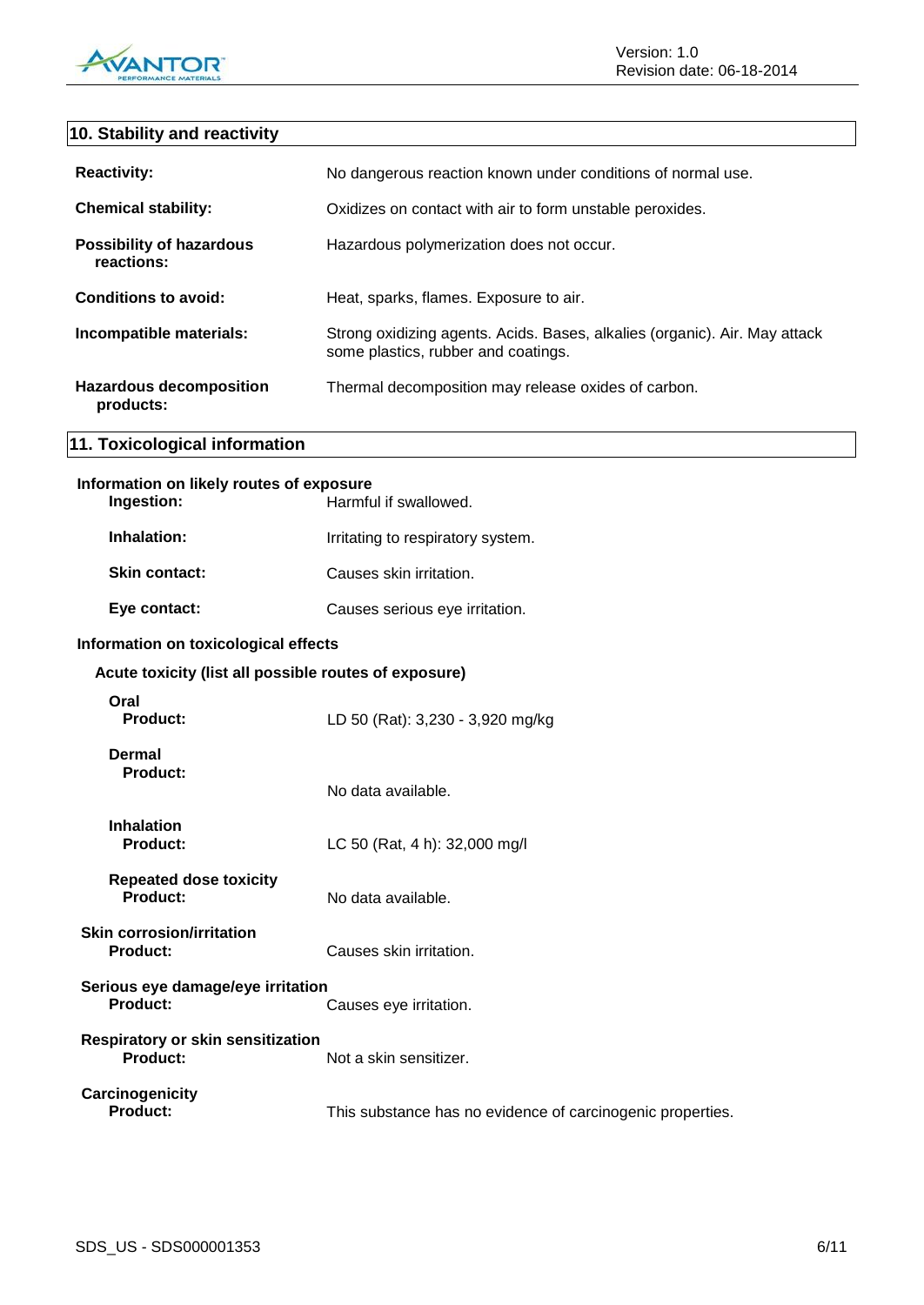

**IARC Monographs on the Evaluation of Carcinogenic Risks to Humans:** No carcinogenic components identified

**US. National Toxicology Program (NTP) Report on Carcinogens:** No carcinogenic components identified

**US. OSHA Specifically Regulated Substances (29 CFR 1910.1001-1050):** No carcinogenic components identified

## **Germ cell mutagenicity**

| In vitro<br>Product:                                                          | No mutagenic components identified                   |  |
|-------------------------------------------------------------------------------|------------------------------------------------------|--|
| In vivo<br><b>Product:</b>                                                    | No mutagenic components identified                   |  |
| <b>Reproductive toxicity</b><br>Product:                                      | Suspected of damaging fertility or the unborn child. |  |
| Specific target organ toxicity - single exposure<br><b>Product:</b>           | Narcotic effect. Respiratory tract irritation.       |  |
| Specific target organ toxicity - repeated exposure<br>None known.<br>Product: |                                                      |  |
| <b>Aspiration hazard</b><br>Product:                                          | May be harmful if swallowed and enters airways.      |  |
| Other effects:                                                                | None known.                                          |  |

## **12. Ecological information**

#### **Ecotoxicity:**

| Acute hazards to the aquatic environment:       |                                                                                                                                                                                                                          |  |
|-------------------------------------------------|--------------------------------------------------------------------------------------------------------------------------------------------------------------------------------------------------------------------------|--|
| Fish<br>Product:                                | No data available.                                                                                                                                                                                                       |  |
| Specified substance(s):<br><b>DIETHYL ETHER</b> | LC 50 (Fathead minnow (Pimephales promelas), 96 h): 2,560 mg/l Mortality<br>LC 50 (Bluegill (Lepomis macrochirus), 96 h): > 10,000 mg/l Mortality<br>LC 50 (Carp (Leuciscus idus melanotus), 48 h): 2,840 mg/l Mortality |  |
| <b>Aquatic invertebrates</b><br>Product:        | No data available.                                                                                                                                                                                                       |  |
| Chronic hazards to the aquatic environment:     |                                                                                                                                                                                                                          |  |
| <b>Fish</b><br>Product:                         | No data available.                                                                                                                                                                                                       |  |
| <b>Aquatic invertebrates</b><br>Product:        | No data available.                                                                                                                                                                                                       |  |
| <b>Toxicity to Aquatic Plants</b><br>Product:   | No data available.                                                                                                                                                                                                       |  |
| Persistence and degradability                   |                                                                                                                                                                                                                          |  |
| <b>Biodegradation</b><br><b>Product:</b>        | Expected to biodegrade slowly.                                                                                                                                                                                           |  |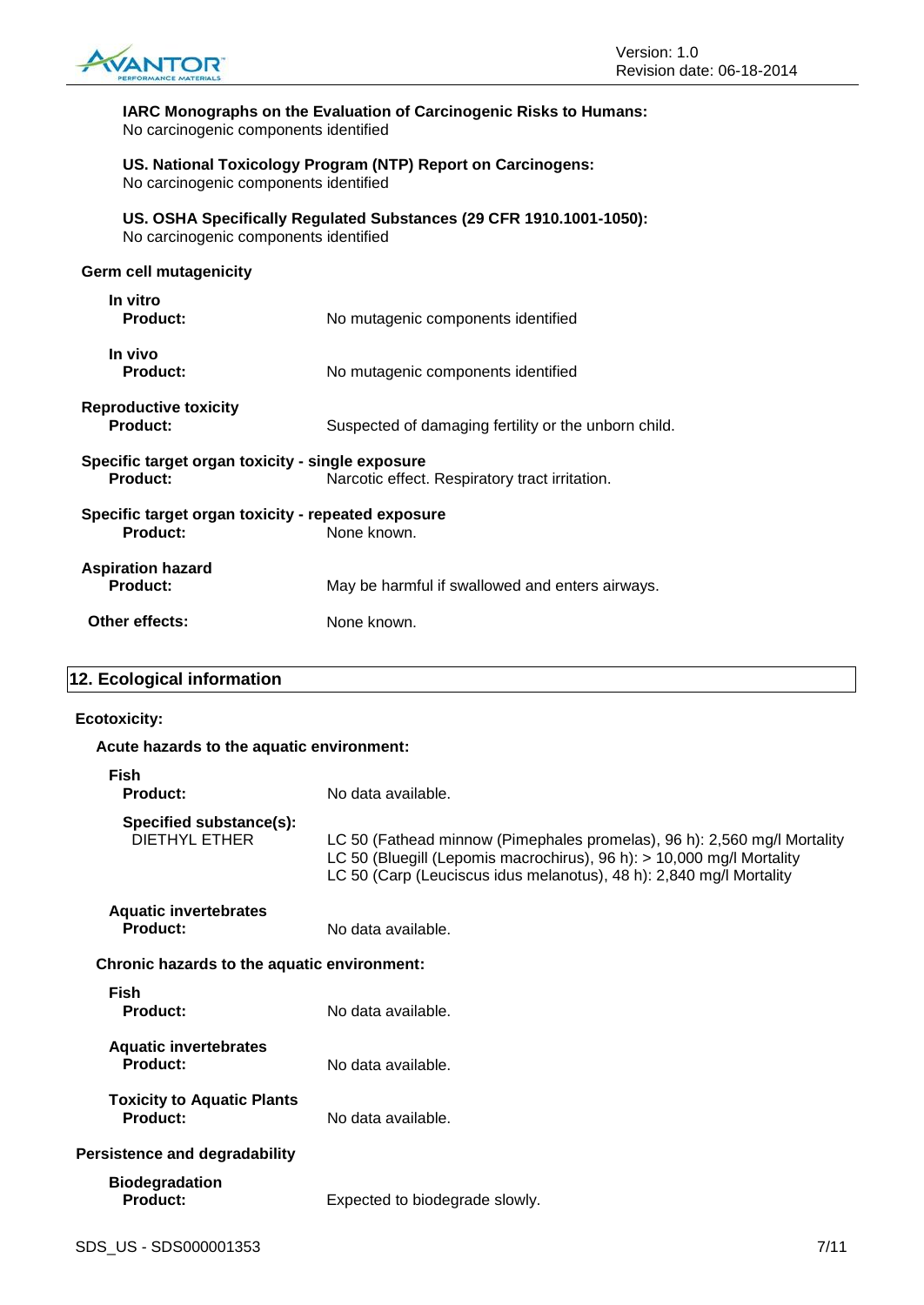

Version: 1.0 Revision date: 06-18-2014

| <b>BOD/COD ratio</b><br><b>Product:</b>                                              | No data available.                                                                                                                                                                                                   |  |
|--------------------------------------------------------------------------------------|----------------------------------------------------------------------------------------------------------------------------------------------------------------------------------------------------------------------|--|
| <b>Bioaccumulative potential</b><br><b>Bioconcentration factor (BCF)</b><br>Product: | No data available on bioaccumulation.                                                                                                                                                                                |  |
| Partition coefficient n-octanol / water (log Kow)<br><b>Product:</b>                 | Log Kow: 0.89                                                                                                                                                                                                        |  |
| <b>Mobility in soil:</b>                                                             | No data available.                                                                                                                                                                                                   |  |
| Other adverse effects:                                                               | The product components are not classified as environmentally hazardous.<br>However, this does not exclude the possibility that large or frequent spills<br>can have a harmful or damaging effect on the environment. |  |
| 13. Disposal considerations                                                          |                                                                                                                                                                                                                      |  |
| <b>Disposal instructions:</b>                                                        | Discharge, treatment, or disposal may be subject to national, state, or local<br>laws.                                                                                                                               |  |
| <b>Contaminated packaging:</b>                                                       | Since emptied containers retain product residue, follow label warnings even<br>after container is emptied.                                                                                                           |  |
| 14. Transport information                                                            |                                                                                                                                                                                                                      |  |
| <b>DOT</b>                                                                           |                                                                                                                                                                                                                      |  |
| UN number:                                                                           | <b>UN 1155</b>                                                                                                                                                                                                       |  |
| UN proper shipping name:                                                             | Diethyl ether                                                                                                                                                                                                        |  |
| Transport hazard class(es)                                                           |                                                                                                                                                                                                                      |  |
| Class(es):                                                                           | 3                                                                                                                                                                                                                    |  |
| Label(s):                                                                            | 3                                                                                                                                                                                                                    |  |

| I<br>×<br>۰. |
|--------------|
|--------------|

| <b>IMDG</b>                                            |                |
|--------------------------------------------------------|----------------|
| UN number:                                             | <b>UN 1155</b> |
| UN proper shipping name:<br>Transport hazard class(es) | DIETHYL ETHER  |
| Class(es):                                             | 3              |
| Label(s):                                              | 3              |
| $EmS$ No.:                                             | $F-E$ , S-D    |
| Packing group:                                         |                |
| Marine Pollutant:                                      | N٥             |
| IATA                                                   |                |
| UN number:                                             | UN 1155        |
| Proper Shipping Name:                                  | Diethyl ether  |
| Transport hazard class(es):                            |                |
| Class(es):<br>Label(s):                                | 3<br>3         |
|                                                        |                |
| Marine Pollutant:<br>Packing group:                    | No             |
|                                                        |                |

Packing group: **I** Marine Pollutant: No

## **15. Regulatory information**

## **US federal regulations**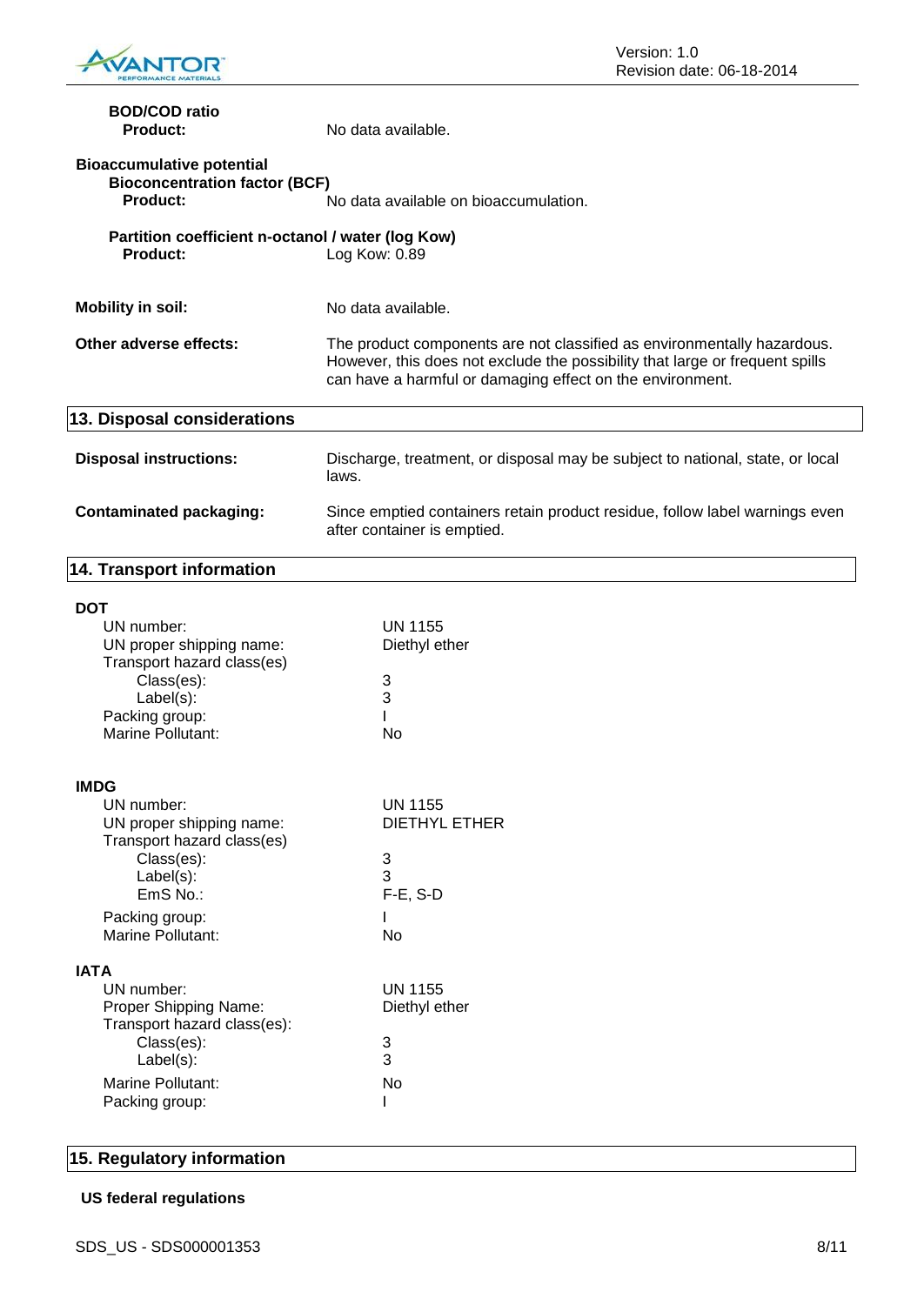

## **TSCA Section 12(b) Export Notification (40 CFR 707, Subpt. D) US. OSHA Specifically Regulated Substances (29 CFR 1910.1001-1050)** None present or none present in regulated quantities. **CERCLA Hazardous Substance List (40 CFR 302.4):** DIETHYL ETHER Reportable quantity: 100 lbs. **Superfund amendments and reauthorization act of 1986 (SARA) Hazard categories** X  $|$ Acute (Immediate)  $|X|$ Chronic (Delayed)  $|X|$  Fire  $|X|$  Reactive  $|$  Pressure Generating **SARA 302 Extremely hazardous substance** None present or none present in regulated quantities. **SARA 304 Emergency release notification Chemical identity RQ** DIETHYL ETHER 100 lbs. **SARA 311/312 Hazardous chemical Chemical identity Threshold Planning Quantity** DIETHYL ETHER 500 lbs **SARA 313 (TRI reporting)** None present or none present in regulated quantities. **Clean Water Act Section 311 Hazardous Substances (40 CFR 117.3)** None present or none present in regulated quantities. **Clean Air Act (CAA) Section 112(r) Accidental Release Prevention (40 CFR 68.130):** DIETHYL ETHER Threshold quantity: 10000 lbs **US state regulations US. California Proposition 65** No ingredient regulated by CA Prop 65 present. **US. New Jersey Worker and Community Right-to-Know Act** DIETHYL ETHER Listed **US. Massachusetts RTK - Substance List** DIETHYL ETHER Listed **US. Pennsylvania RTK - Hazardous Substances** DIETHYL ETHER Listed

**US. Rhode Island RTK** DIETHYL ETHER Listed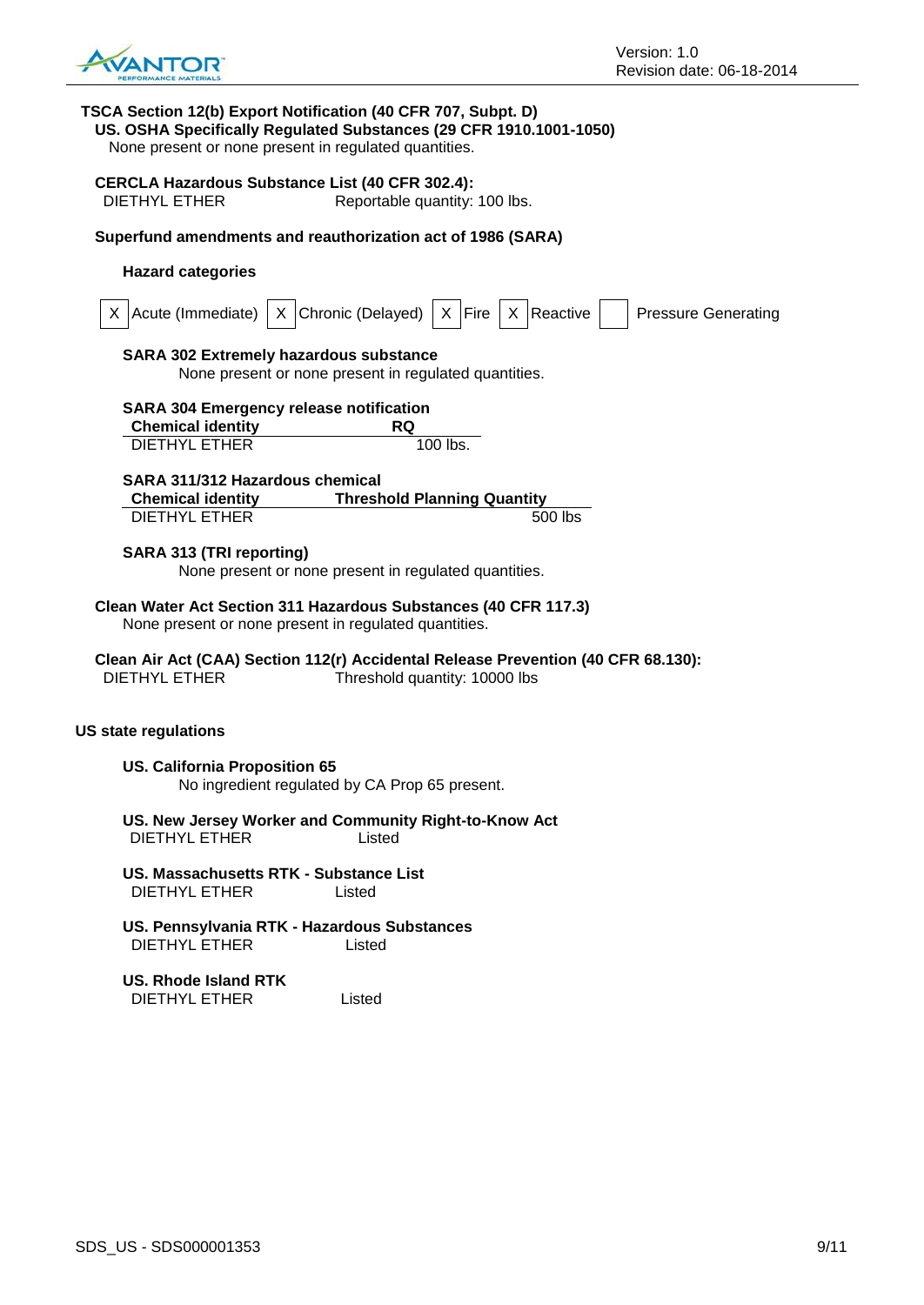

## **Inventory Status:**

Australia AICS: On or in compliance with the inventory Canada DSL Inventory List: On or in compliance with the inventory EINECS, ELINCS or NLP: On or in compliance with the inventory Japan (ENCS) List:<br>
China Inv. Existing Chemical Substances: On or in compliance with the inventory.<br>
Not in compliance with the inventory. China Inv. Existing Chemical Substances: Not in compliance with the inventory.<br>Korea Existing Chemicals Inv. (KECI): On or in compliance with the inventory Korea Existing Chemicals Inv. (KECI): Canada NDSL Inventory:<br>
Philippines PICCS:<br>
On or in compliance with the inventory.<br>
On or in compliance with the inventory. US TSCA Inventory:<br>
New Zealand Inventory of Chemicals:<br>
On or in compliance with the inventory<br>
On or in compliance with the inventory Japan ISHL Listing: On or in compliance with the inventory Japan Pharmacopoeia Listing: Not in compliance with the inventory.

On or in compliance with the inventory On or in compliance with the inventory

## **16.Other information, including date of preparation or last revision**

## **NFPA Hazard ID**



Hazard rating: 0 - Minimal; 1 - Slight; 2 - Moderate; 3 - Serious; 4 - Severe

| <b>Issue date:</b>          | 06-18-2014         |
|-----------------------------|--------------------|
| <b>Revision date:</b>       | No data available. |
| <b>Version #:</b>           | 1 በ                |
| <b>Further information:</b> | No data available. |